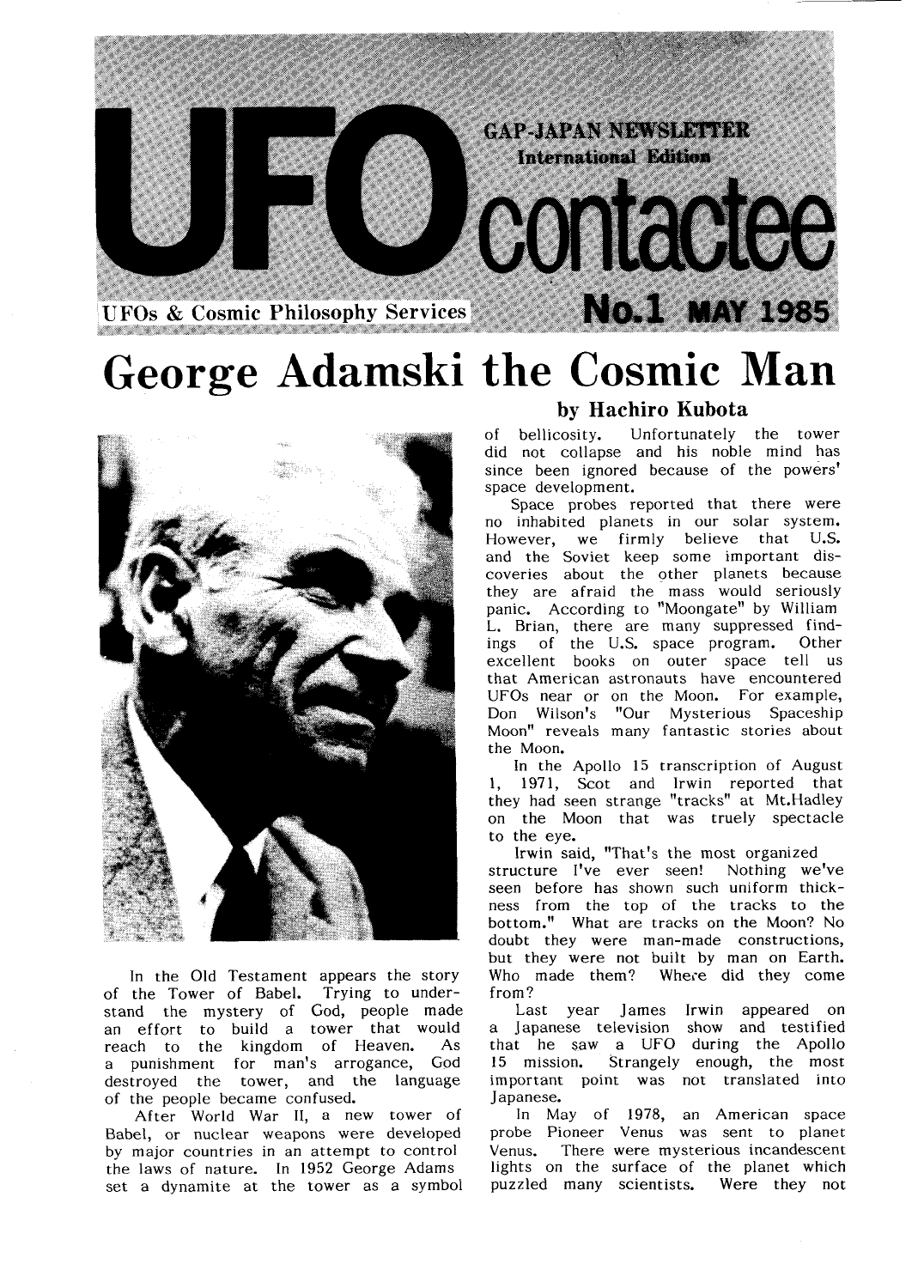the lights of artificial cities Adamski describes in his book "Inside The Space<br>Ships"?

Many people have censured his claim severely saying that he photographed models of flying saucers by hanging. A group of Americans insist that they found some "threads" in Adamski's saucer pictures, while analyzing them on a computer. However, Adamski-type saucers have often been witnessed and photographed by many people all over the world.

On October 11, 1974, Kazuhiko Fujimatsu 16, a high school student of Onomichi, Hiroshima-ken, Japan, felt somewhat uneasy at about 6:30 in the morning. When he OPened a window and peered at the sky, he saw a giant cigar-shaped object flying northwest, then an Adamski-type saucer coming in the opposit direction. He hastily snapped 5 shots in succession with his camera (Kodak Instamatic 20). The photographs shown here are two of them.



1Kazuhiko Fujimatsu



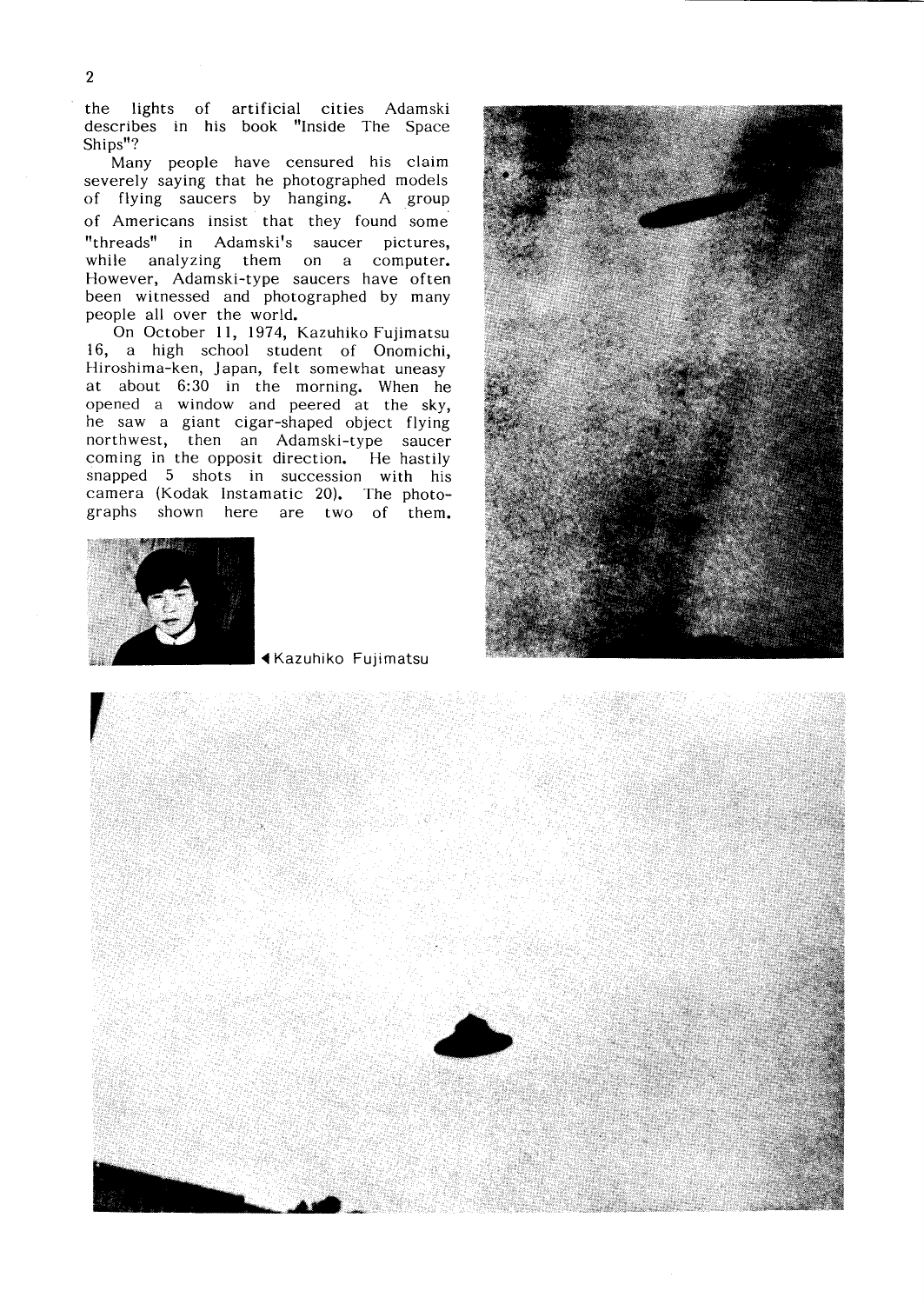Another Adamski-type flying saucer appeared over Asahikawa, Hokkaido, Japan on the afternoon of May 9,1982. A high school boy named Yoriaki Tsuda,17, happened to be a member of the photo graphy club in his school. He went out to take a picture of his house at about 1:30 in the afternoon (the school was closed in the afternoon that day because of regular examinations) when he saw a black flying saucer scouting slowly in the sky. He immediately snapped his camera which was a Canon with a 35- 70mm zoom lens. The photograph shows a flying saucer with a dome and four portholes.

An amazing incident occured in the City of Takamatsu, Kagawa-ken,Japan last year. An Adamski-type sco suddenly came down to a little girl, and a hondsome boy waved his hand smiling through a porthole! We will give an account of the incident in detail later on.



There is every reason to firmly believe that George Adamski is one of the greatest men in the world. Above all, when it comes to philosophy, no teaching can surpass his Cosmic Philosophy, Science of Life and Telepathy. His philosophy actually brings a person to experience cosmic feelings. Moreover there are quite a few people in GAP-Japan who enunciated miracles by studying and prac ticing Adamski's philosophy, especially "Science of Life".

We find certain similarities to the ancient Oriental philosophies, but Adamski explains the laws of the universe in plain words in his books so that it is easily understood by the future Cosmic Man.

Adamski says in his book "Telepa<br>that the actual reception of any vibration does not depend upon the brain, but the element of feeling within the plasma of the body**.** This e that positive nuclear spark, or soul, of the atoms composing the physical body.

Recently a group of Japanese scientists discovered by using an electron microscope that the atoms of gold are changing their COnfigurations and at the same time a minute particle of gold (one millionth) is always changing its own shape just like an ameba. This fact supports Adam ski's theory that there is a spark, or soul, in every nuclear.

We are sure the name of George Adamski will be handed down from generation to generation.

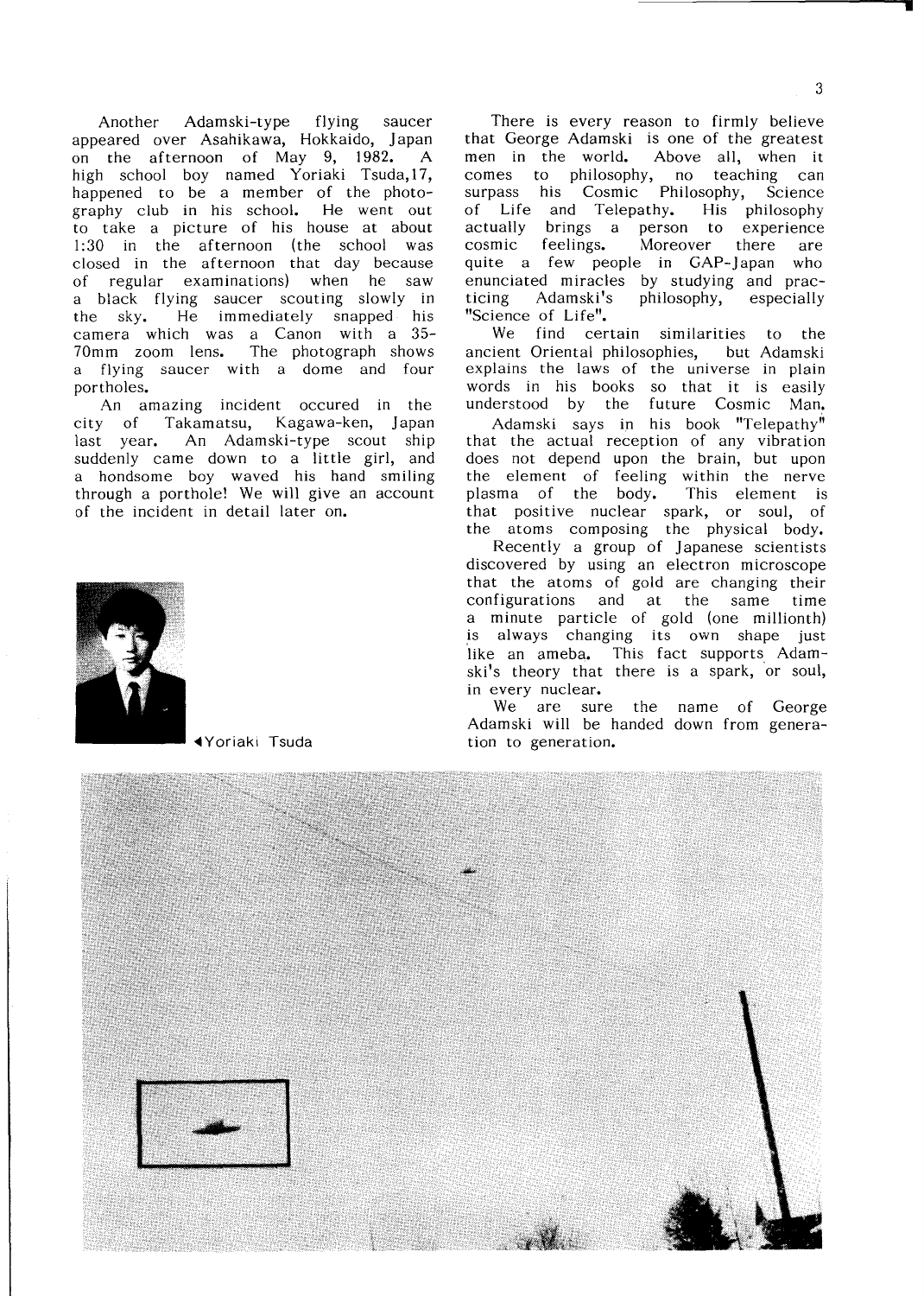## Adamski-Type Flying Saucer Comes Down In Takamatsu, Japan!

It is often said that one of the biggest events in a child's life is the coming of the circus to town. But for a little girl named Nao Nishimoto, the coming of a large flying saucer to her town was the most wonderful event in her life In fact the maneuver of the UFO wa. "The Greatest Show On Earth." What's What's more, "the circus performer" was a handsome little boy with golden hair possibly from another planet?!

At about 6:00 in the afternoon of September 1, 1984, the six-year-old girl was playing with her friends riding bicycles in the front yard of her apartment in Takamatsu, Kagawa-ken.

Takamatsu is a large city northeast of Shikoku Island, facing the Seto Inland Sea as a gateway to the Island, where the Uno-Takamatsu ferryboat connects the Main lsland of Japan with Shikoku. The apartment is located in Kita-cho northeast of the city, a newly developed residential area. There is a peninsula Called Yashima northeast of the city, which is noted for the battle of the Genji and the Heike clans in 1185.

Nao's father, Norio Nishimoto, 37, is a company employee and her mother Yumiko, 34, is an ardent supporter of George Adamski as a member of GAP-Japan, and has practiced Adamski's cosmic philosophy (Telepathy, Science of Life, etc.) as many other Japanese members do.

At 6:00 on the dot Nao went to the end of the yard on her bicycle when she saw a large round luminous object in the Sky over the rice field. Though she did not have a watch at the time, she was able to know the hour by glancing at the clock inside a car parked in the yard.

The girl stopped at the fence and stared intently at the object, but she did not hail to other girls. did not hail to other girls.<br>The brilliant object was flying

the direction of Yashima, and as it be closer and bigger, she percieved a ring of colorful lights flying outside object at the same time. To her surprise, the ring was just like a huge necklace With brilliant beads of many kinds of colors --- red, blue, yellow, orange, green and so on. As it approached the front yard its shape changed from a cross to a rectan gle, and then to a circle. It was a very beautiful sight, and as the hazy outlines



The UFO coming in zigzag direction

of the luminous UFO became clear, the "necklace" disappeared.

The orange object was the same scout Ship photographed by George Adamski in Palomar Gardens on Mt. Palomar, California on December 13, 1952 by using a six-inch telescope.

First the flying saucer came in zigzag direction over the rice field, and when it hovered a few meters high from the field for a while, the ears of the rice plants swayed in the "wind". Then the saucer moved to the left and hovered near the building of a kindergarten in the rice field. It was only about twenty five meters distant from the girl, so she could see its cabin as large as a six or eight mat room of a Japanese house.<br>According to Nao, the UFO had a

large dome with four portholes, and a small golden ball on the top which was very bright and dazzling. Three large circular structures protruded at the bottom Where the shape resembled that of a flare of a skirt. The color of the hull gradually changed from orange into silver.

When later she was shown a photograph Of the Venusian scout ship that was taken by Adamski, she confirmed that the object was the same type except for the thick coil on the dome.

While Nao stared at the fantastic ship, handsome little boy appeared at one Of the four round windows --- the second one from the left ---, and when he looked at the girl standing at the fence, the boy smiled showing his white teeth to her great surprise.

The following conversation is quoted from a report by Tatsuo Itoh, manager of Matsuyama Branch of GAP-Japan, who interviewed Nao at her home in Takamatsu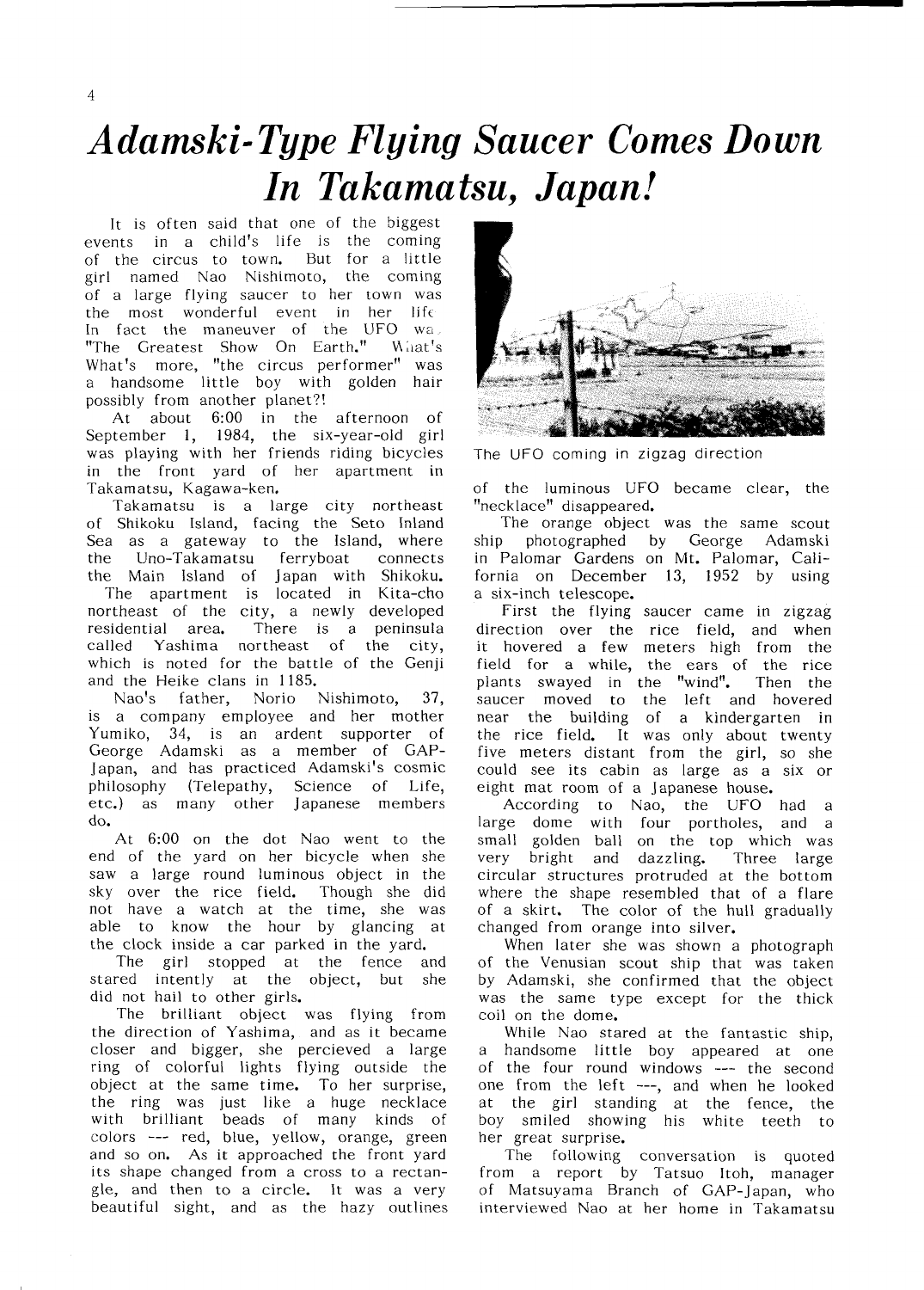on October 25, 1984. Her mother sat with Nao in the drawing room. --What was the boy like? What was the style of his hair? "He had long hair and pulled back from his face." --Was it very long? "Yes, his hair reached his shoulders." --What was the color of his hair? "It was golden." --What was his face like? "It was a round face." --What was the color of his skin? "It was the same color as I." --What were his eyes like? "They were round and big." --Was there a nose? "Yes, but a little smaller one." --What about his mouth? "It also was small and charming." --And his ears? "They were rather small, too."

Itoh says in his report: To my surprise, she told me about it with a very serene state of mind for her age, and had a<br>good memory. There is no doubt she There is no doubt she must have seen a "human being" from another planet!



The flying saucer near the kindergarten

--What about his clothes?

"I couldn't see his trousers, but saw his upper half."

--What was the color of his clothes? "It was grey and a little shiny." --What was the neckline like? "Not round but pointed."

It means V-shaped. Here Itoh showed her a photograph of Venusian Orthon and asked.

--Does the boy look like this man in the picture?

"No, he was rather short."

--Was he a boy or a girl?

"Seeing his eyes, I believe he was a boy."

The flying saucer flew over the roof of the kindergarten and disappeared. Nao left the fence and hurried to the kindergarten on her bicycle in an attempt



Nao's apartment. The arrow shows the place where Nao was standing.



The boy and the flying saucer drawn by Nao

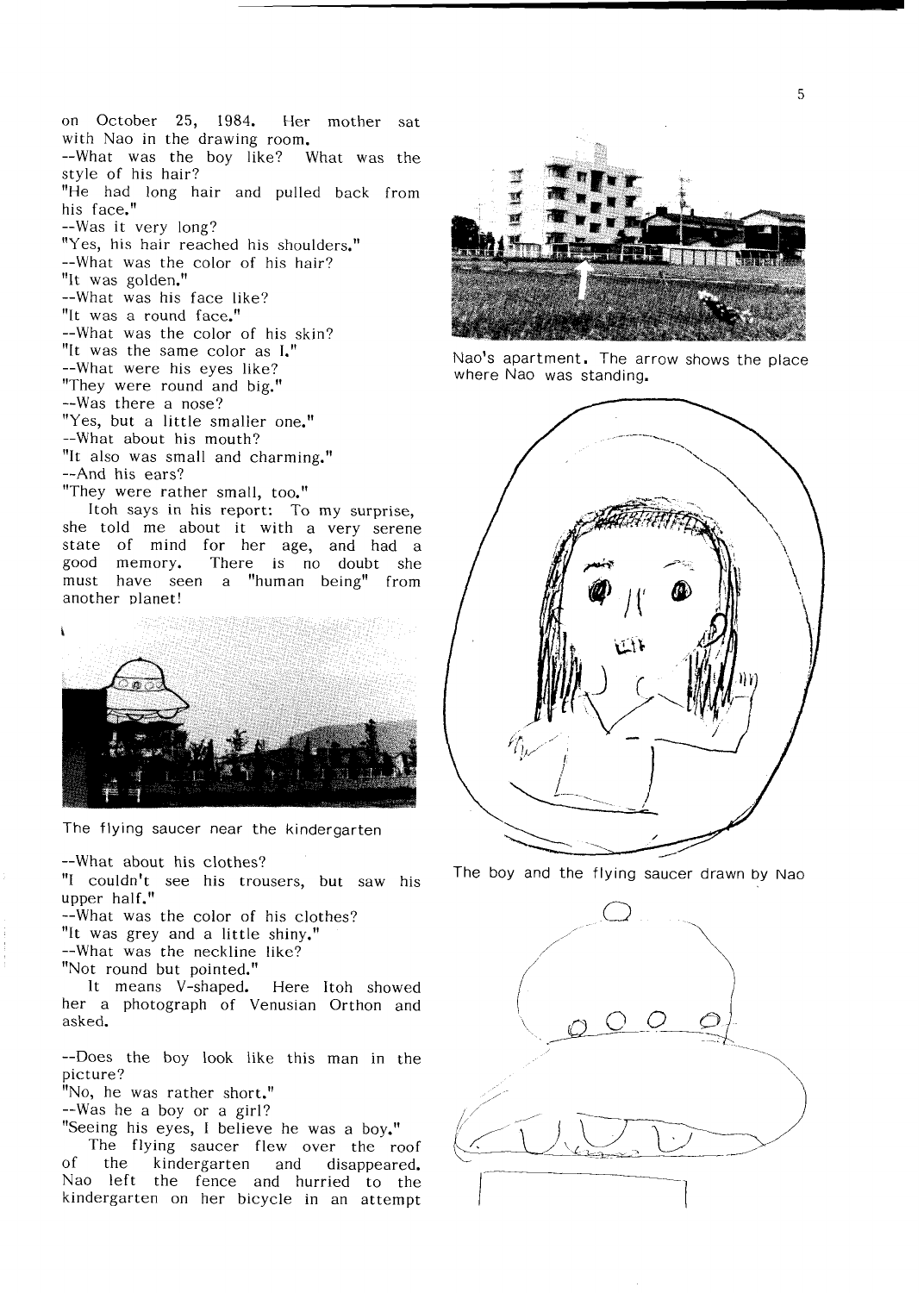

6



The fIying saucer hovering over the rice field. Painted by Eiji Katsumata.

to see the object once again but ended in vain. She advanced along a footpath between the rice fields. When she reached the end of a rice field where the tableland or mesa of Mt. Yashima could be seen, the saucer was still hovering at a low altitude over the rice field.

No sooner had she looked at the boy looking out of the window than he smiled again and waved his left hand. At first he slowly raised his hand showing the palm, then he let it down, and again he raised the hand slowly. The sleeve of his clothes were long enough to reach Wrists.

Soon after that the UFO began to circle over the rice field in addition to rotating on its axis andflew toward Yashima When it came to the top of the mountain about 300 meters above the sea, the saucer flashed twice and suddenly disappered. Nao said all this took about fifteen minutes from the beginning to the end of the spectacle.

She was in the first grade of an elementary school at that time, but now in the second grade and lives in the city

Of Fukuoka with her parents. She did not reveal the spectacular experience to her mother untill September 3 when Yumiko saw a strange red luminous object flying in the sky on her way home from shopping and let Nao know it. Then it reminded Nao of the appearance of the flying disk and occupant two days ago, and told her mother about it.

Yumiko was astonished to hear her story and thought her daughter was talking through her hat. However, she was well aware that Nao never tells lies. What's more, her daughter did not know about Adamski's books at all. Yumiko had not told Nao about UFOs nor did her father because he was not interested in UFOs at that time.

Nobody knows whether there were other witnesses of the flying saucer in the city or not. Yumiko explains her family moved to Takamatsu in the beginning of August and as they haven't any acquaintances yet, it was improper for her to ask people in the neighborhood if they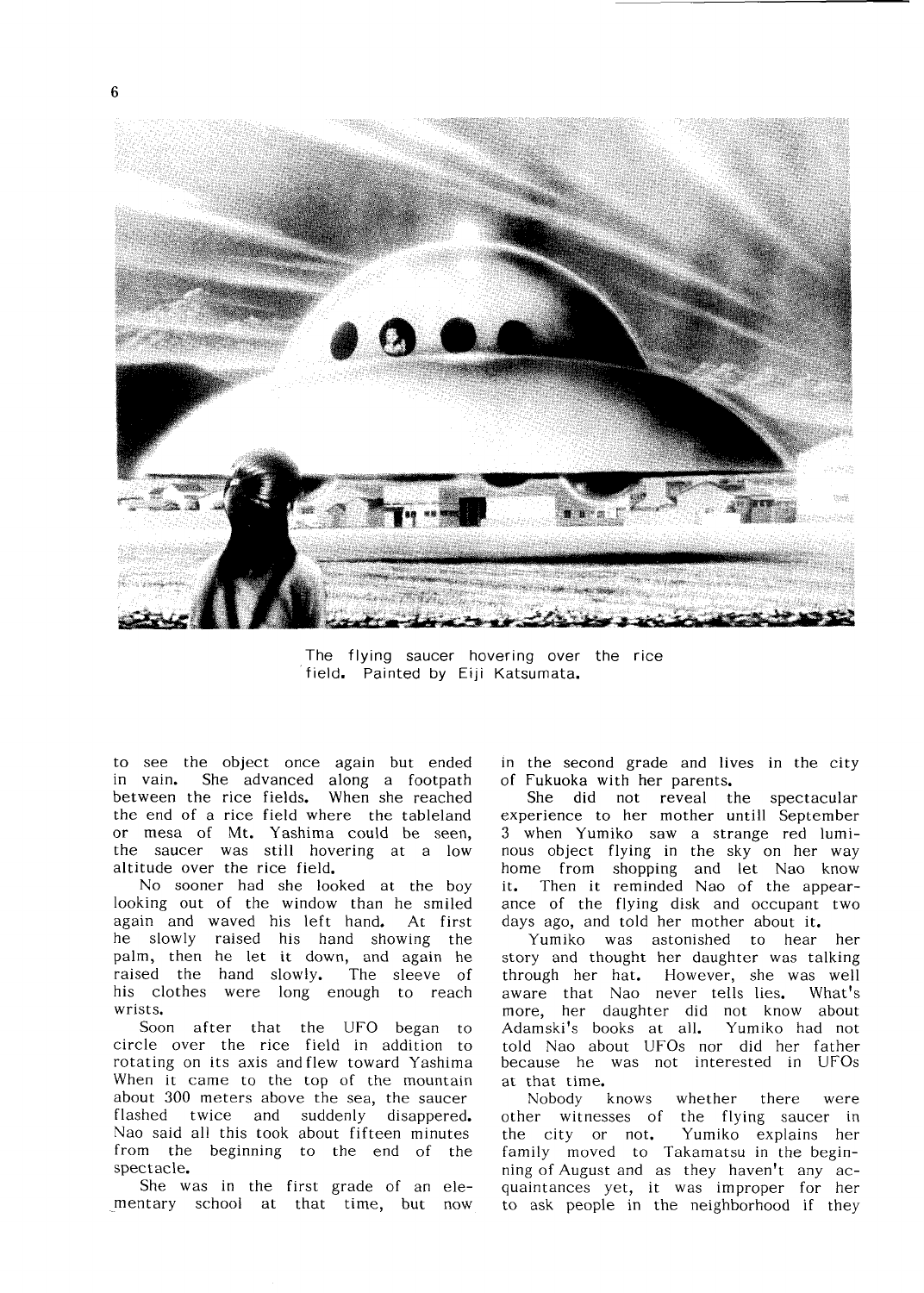saw the same UFO that day.

The author met Nao at the annual meeting of Matsuyama Branch of GAP- Japan which was held in Matsuyama, Ehimeken on March 24, 1985, and deeply  $im$ pressed by her.

According to Yumiko, her daughter Can See human "auras" as well as having  $\mu$  kind of telepathic ability. When the flying saucer disappered, Nao recollected living in the United States of America in her previous life as a famous male pacifist involved in a movement against War.

Yumiko is convinced that the visiting<br>of the flying saucer was to give encouragement to GAP-Japan, and believes the Space People are watching the activity of the Japanese GAP group.





Nao Nishimoto

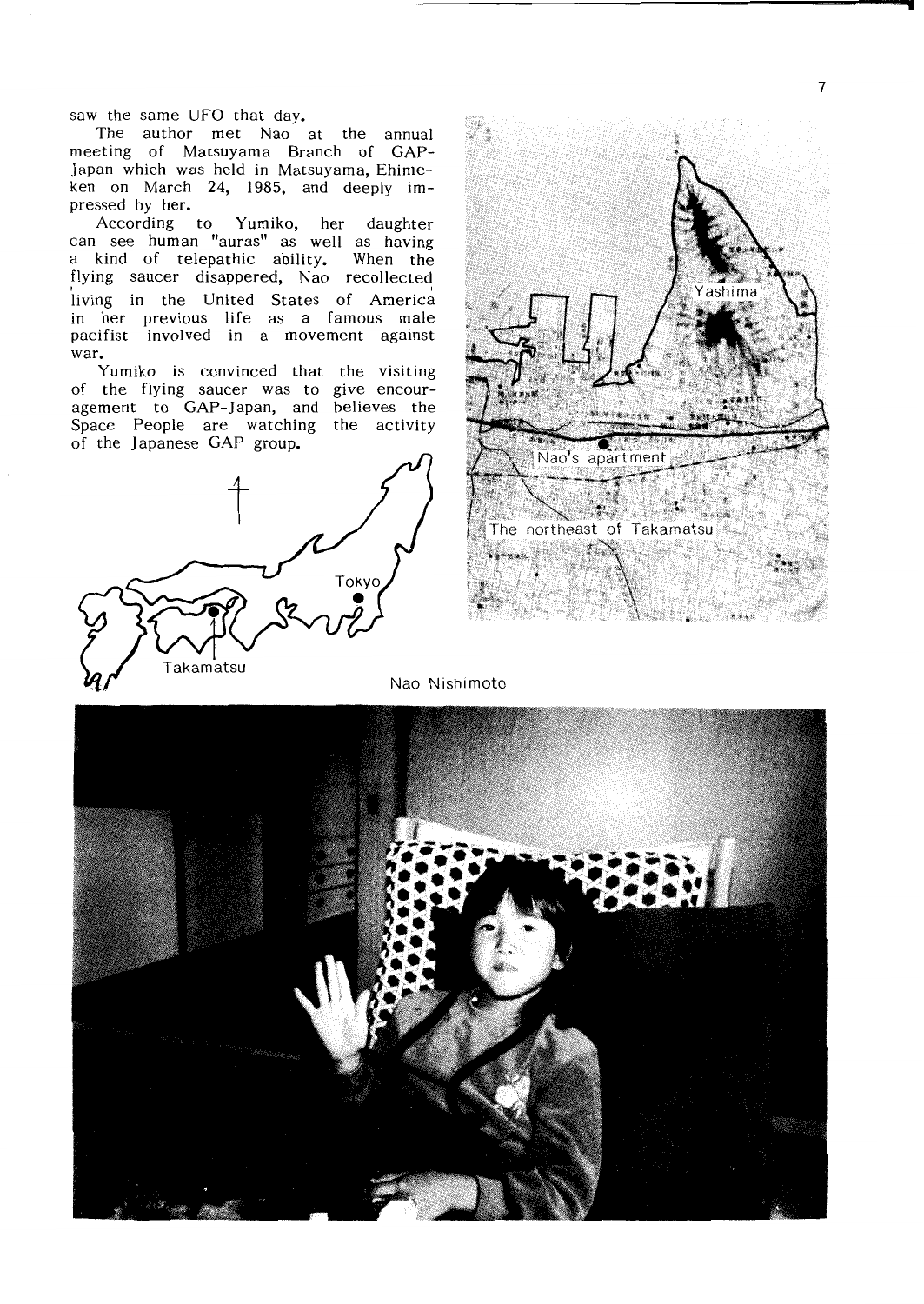### UFOs And American Indians by Daniel Ross

This latest update is to acquaint our readers with a few books and further literature on the subject of interplanetary spacecraft both now and in the recent past. It can be said that books and a few responsive magazines are the only way in which the evidence can ssuccessfully reach the public. The full revealing of facts and development of relevant ideas can be presented by researchers any self protective editorializing by nev paper writers (which would be much too brief at any rate), or yet worse, direct censorship by conservative interests. Many years ago it was qite different.

As related in "The Report On Unidentified Objects" (1956) by Captain Edward Ruppelt, the officer in charge of the Air Force Blue Book investigations, 148 of the nation's leading newspapers carried a total of 16,000 items about UFOs during a six-month period in 1952 alone. Then Came the spectacular sightings over the nation's capital on two nights in July that caused high-level meetings of government officials, scientists, the Pentagon, and even president Truman.

The mystery was about to break. But to prevent that possibility, there suddenly was an intense effort made by powerful groups and economic interests to prevent disclosures of the real UFO evidence or any convincing information. Using CIA type operatives, rigid guidelines were set, to assure both the public and unknow-1edgeable authorities that UFOs could be many things, but not possibly spacecraft from other planets. The official policy was changed to one of silence and cover-up. Whenever these methods weren't quite successful, the general rule was to ridicule reports or witnesses as neces sary.

This unfortunately allowed a real perversion to take place, where UFOs were quickly being relegated to the world of quickly being relegated to the world of final demise.<br>science fiction and blatant hoaxers. pieces. We a A sma11 number of reliable reports were given a brief mention here and there, but the ridiculous hoaxes and strange stories were virtually the only interpretations that were a1lowed wide reporting. After the newspapers got tired of the novel sensationalism, the tabloids had a field day with the silly aspect. All the while, the censorship of the real



Daniel Ross

data was strengthened over the years, and very little reliable information filtered down to the public. Plus we can all readily see that the news coverage today is a constant bombardment of weapons build up, nuclear armaments, political nonsense, wars and threats of war. It would take only a little scientific insight and common sense to see that there is a direct correlation between the frightening insanity so rampant on Earth and the apearance of a watchful extraterrestrial civilization. At least we can reasonably assume that someone will be able to record Earth's And perhaps pick up the pieces. We are truly a dangerous species, and whatever happens will only result from what we bring upon ourselves. The space visitors are likely to keep their distance unless there is a fundamental change in attitude among Earth's inhabitants, from hostility and greed to peaceful COOPeration among nations. But because man has within him the capacity to change and progress to a higher understanding,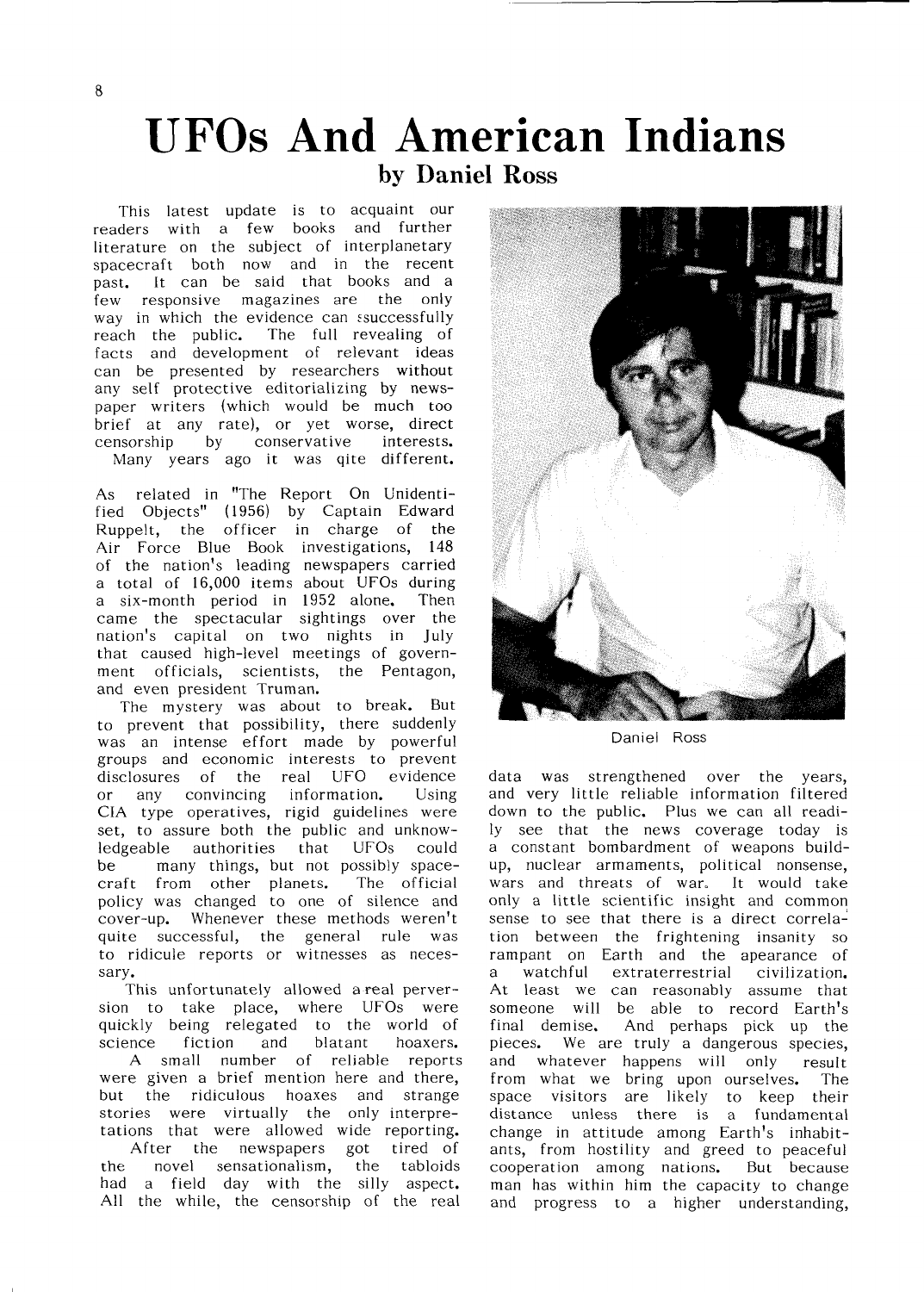there is still the hope that the Earth will become a true peaceful space civilization and be able to assume its proper place within the solar system.<br>Many of you are already familiar with

astronaut Gordon Cooper's public statements that UFOs have regularly visited Earth in order to alert us to their existence. Maurice Chatelain, in his book "Our Ancestors Came From Outer Space", describes all of the UFO encounters by the Gemini and Apollo spaceflights and goes on to say that the astronauts complied with the secrecy restrictions of<br>the government and kept silent about and kept silent about their sightings, because of "national security." But Chatelain further reveals that although Gordon Cooper was unquestionably one of our most skilled space pilots, having flown the Mercury 9 in 1963 and the Gemini 5 in 1965, he never got to fly

Apollo. There were many in the space agency Who think NASA removed him from the Apollo flights that would eventually land us on the moon because he had already seen too much in space, and his nature WaS SuCh that he wanted to talk about it. While the other astronauts qietly conformed with the silent policy, it didn't set well with Cooper that he didn't have the right to tell anyone of his sighting extraterrestrial spacecraft. Having a strong personality with convictions is a liability in government or military surroundings, and he was surreptitiously forced out of the space program. (Author's note: So goes the way of the world. If you don†t conform with the Establishment, you're out of a chance (in this case) to go to the moon, and worse yet, you're out of a job. Is it any wonder that many Of our top scientists never go public with proof of UFOs today?)

### The Indians, Earth and Sky

Many people have shown an interest in finding out more about the American lndian nations having open contact with the space people. Legends and traditions<br>kept this knowledge carefully guarded this knowledge carefully guarded in symbology, especially after the arrival and exploitation by the white man. This was necessary because of the white man's extremely irreverent attitude towards practically everything that they held sacred. He had only sought to plunder, take the land, and blatantly force his religion on the Indians--almost as an afterthought. Why should they accept the

white man's religion when it was obvious that it had little, if any, spiritual significance in the lives of the conquerors.

The ships had frequently landed (scout ships) on their lands, not to whisk them up into space, but to share things of higher value, including open friendship and guidance. The frequency of visits did rapidly drop off after the encroachment of the more the United man, but the Indian peoples knew that that had to be, and they kept the knowledge of contact within the tribes, along with their sacred prophecies. One will never read an Indian book entitled "The Report on UFOs" or anything with a similar modern day theme, because they do not separate these things from their highest teachings or philosophy of life, or their understanding of Nature. Their sacred values will not by violated by arrogant disbelievers, and that is why the anthropologists and history professors at western colleges won't be teaching of this nature there; "only the records of the conquerors will be taught there."

But the Indian peoples have given a glimpse and many clues to the earnest seeker who understands the true Brotherhood of man. The Paiute and Navajo Indians describe other planets as points of life, and speak of the "Havmusuvs" Or the Little People who came to Earth in flying boats. Contact with space people from Mars is recorded in beautiful motifs On SaCred bowIs and painted pottery of the Southwest Pueblo Indians. Hopi legends refer to the appearance of space visitors in the past, the beautiful and wise "Star People" that would in time return again. The appearance of flying boats (interplanetary spaceships) exist in the legends Of almost all the Indian nations from Canada to South America.

Because of the orbital revolutions of the planets, their positions in our sky continually change. During certain periods of the year, Venus shines brilliantly at daybreak and is known as the morning star. Venus is highly revered by the American Indians, and it is a very well known fact that they would never engage in war while the Morning Star was shining. The U.S. military recognized this fact during their long campaign against the Indian peoples. It is also easy to correlate this reverence with legends and traditions of ancient cultures in different parts of the world--that the teachers of Earth's Golden Age came from the planet Venus. The following is a passage from "Black Elk Speaks<sup>"</sup>, by John Neihardt, when Black Elk, a holy man of the Sioux, told of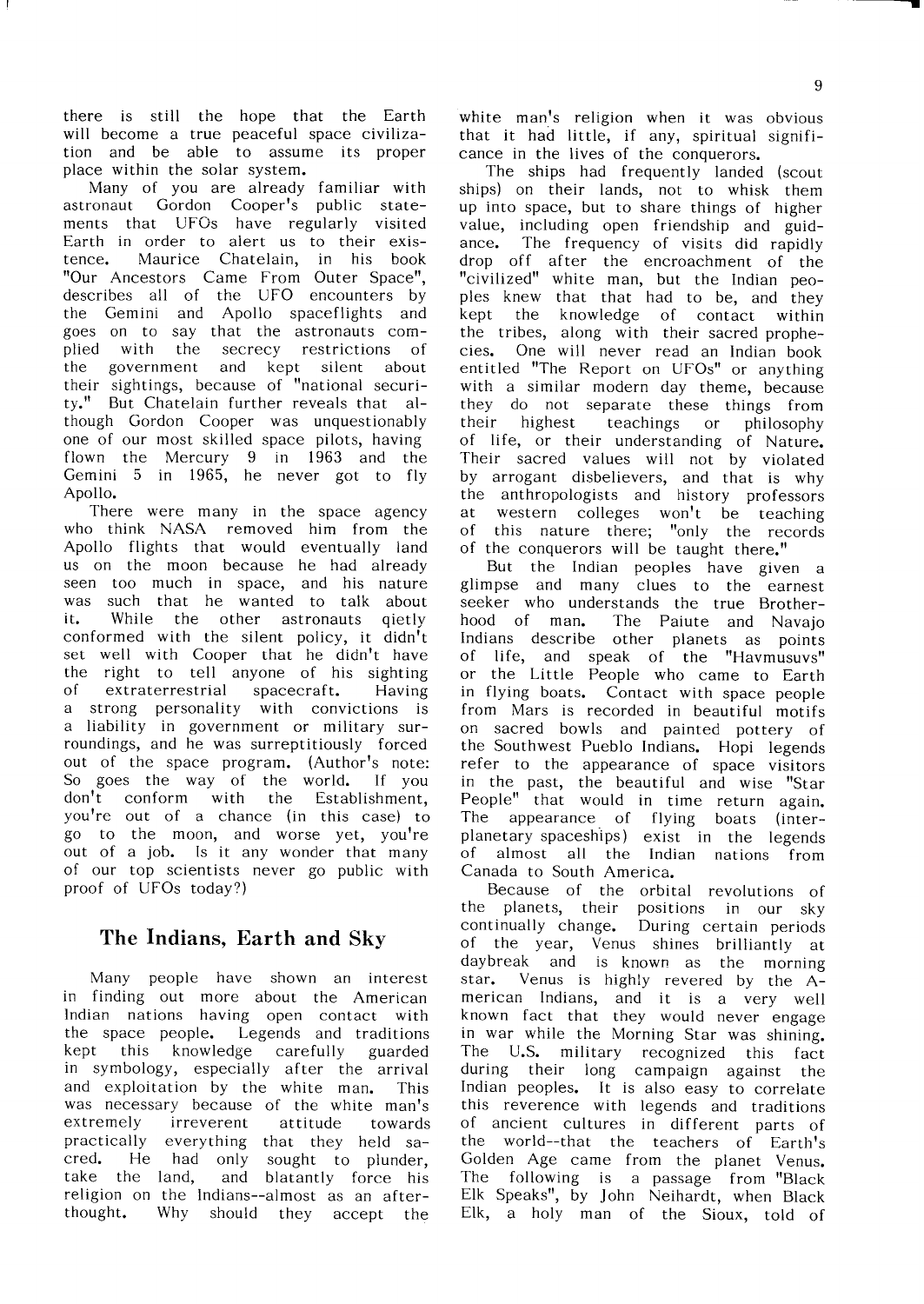his personal vision where he saw the Daybreak Star rising in the east, and a voice said: "It shall be a relative to them, and who shall see it, shall see much more, for from there comes wisdom; and those who do not see it shall be dark."

(Need it be mentioned that) the first widely accepted account of meeting a man from another planet was George Adamski<sup>t</sup>s encounter in the Mojave Desert<br>with a Venusian scoutship and its pilot with a Venusian scoutship in1952.

The Hopi Indians of the American Southwest are the most peaceful nation to have lived on this continent. In fact, the word Hopi means "Peace." They have a prophecy recorded on very old Sacred Stone Tablets that tell that when the sky people return, t this will be known by two signs. The visitors will bring the ancient universal symbol of the swastica  $\overline{I}$ (the Four Great Primary Forces) to join with the true white brother who carries the sign of the Sun-Disk.(Further ex planation shouldn't be necessary.)

Yet even if the majority of the Ameri-Can public is unaware or unconcerned about what is taking place in our skies and the reality of UFOs, the Hopi religious leaders did know and went to the U.S. government with the message that the<br>prophecy had been fulfilled. Of course, prophecy had been fulfilled. the government had all the scientific verification and classified information that they would ever need to indeed recognize that we are in a new age. Yet the response was the same pattern as always; they do not act or show interest regarding information on UFOs or interplanetary visitors. But if they couldn't accept Adamski and others in the past, what further "proof" could the Hopi's possibly give? As a final note, the Hopi information was entered into the congressional Record.

### Commentary On George Adamski

When the NASA program wound down after the moon landings, several thousand scientists had to find employment elsewhere. Unfortunately, they are drawn into all the military programs because the Pentagon recieves more and more of the government money outlays when alternatives are eliminated. Our defence budget is now  $$280$  billion, when it was  $\epsilon$ only \$80 billion during the Vietnam War, in order to produce the MX, Pershing, deadly space weapons. Reagan's vision for the future: \$1.8 Trillion over the

next 5 years on defense. Such an amount of money doesn't exist, but they will use deficit spending which will cause such a perverse distortion of the world economy, that government money will have to given a new definition.

But the greater problem in meaning<br>will not be of money, but the meaning of life. George Adamski had written in his third book, "Flying Saucers Farewell" (1961), at the very end, "Those who resent expenditures of public funds for outer space research, preferring vast sums for destructive purposes, are, knowingly or otherwise, contributing to the total destruction of life on this planet."

Some of the former NASA scientists took with them that they had learned about UFOs, and expanded on it with their own research. James McCambell was one such scientist. He wrote his book "UFOlogy" in 1973, and there is much that is based on leaks and inside information available through his contacts in scientific circles. He obviously knew enough about unpublicized space findings on Venus, Mars, and the Moon to categori-Cally state:

"On November 20, 1952, a witness met a strange man face-to-face in broad daylight that was described as completely human, 5 feet 6 inches tall, and weighing about 135 pounds. He had a medium colored suntan, extremely high forehead. and his sandy hair fell to his shoulders, blowing in the wind. His eyes were large grey-green, slightly aslant at the outer corners, nose finely chiseled, and mouth normal. After some friendly gesturing, drawing of diagrams in the sand, and telepathic communications, the tw walked over to a UFO hovering The stranger climbed aboard and flew away. In other words, the composite picture of normal-sized UFO pilots seen On at least 83 0CCaSions between 1952 and 1968 confirms the image of this class Of being as described by the witness, George Adamski."

1n reference to his own comprehensive studies of landings and near-landings from reports all over the world following this incident, McCambellgoes goes on to say,"As the witness, George Adamski, thoroughly anticipated numerous unrelated events around the world for two decades, he was either accurately describing a personal observation or he was one of the best prophets of modern times. Other portions of his writings certainly deserve to be scrutinized for information about UFOs." The source for this scientist's discus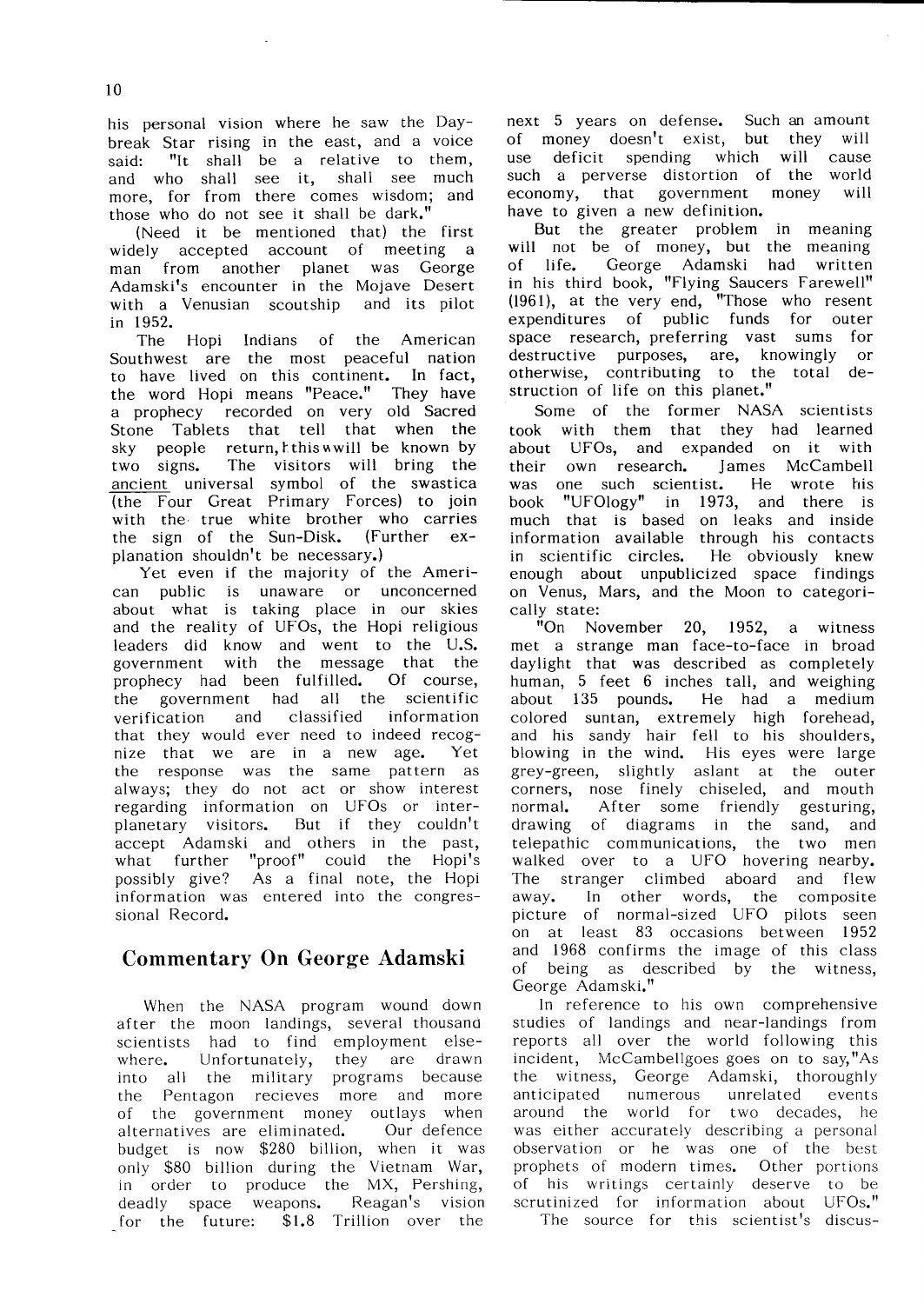sion was "Flying Saucers Have Landed". in which Adamski described his meeting with a man from Venus in 1952. Why would McCambell go to the trouble of defending this man's claim if NASA's public statement that Venus, Mars, and even the Moon are too hostile for life Were absolutely true? The reason is very simple. We know nothing definite yet about any of the planets. Many of the signals are highly inconclusive and yet are interpreted to fit our old astronomy theories and preconceived ideas. of the real findinds and revealing pho graphs are community. public are Outright falsified information. Consider the following question. D withheld from the scientific Some "space findings" made anyone really think that the government is going to show us that the space people live there on those planets, or that the conditions are such that they could live there, while for the past  $30$  years these authori-

There is an organized opposition by very powerful interests that use every means available to keep UFOs from being Officia11y or scientifically recognized as interplanetary space ships. There are other things that they have to prevent or fight also, in order to keep absolute controles on the world economy, which is based on energy, nuclear weapons, and wars. Crises and conflicts are kept going all the time. If there were to be real peace in the world, it would devastate the basis of world economy. With the systetm as it is, corporations and individuals are able to be mi11ionaires and even billionaires. They aren't about to give this up and fight any change. ties have gone to extreme lengths  $-$ to convince the public that UFOs are not being seen, are not visiting Earth, and do not even exist? There are many scien tists like McCambe11 who know we are not being given the truth.



GAP (Get-Acquainted Program) was founded by the late George Adamski in 1956. The aim of this program was to let many people know about Adamski's cosmic science and philosophy. GAP- Akita, Japan was launched by Hachiro Kubota in 1961, who had been a Jaspanese co-WOrker of Adamski.

Kubota was born in 1924 in Shimaneken of western Japan. He began to ex change letters with Adamski in 1953 just after he read Adamski's first book, "Flying Saucers Have Landed". Since then he received a great number of letters from Adamski as well as foreign co-workers and researchers of UFOs all over the world.

After moving to Tokyo in 1969, Kubota went into action as head of GAP-Japan on a full scale. Now he is taking an active part as a representative for the group while working as a free-Lance writer. GAP-Japan has a membership of about One thousand scattered aH over the coun try. The Jaspanese bulletin, "UFO contactee" is a quarterly publication and has been published for 24 years. At present 89 issues are out, and has a circulation of  $2,500$ , of which  $1,400$  copies are sold at bookstores in large cities.

There are 18 branches of GAP-Japan: Osaka, Niigata, Fukuoka, Nagoya, Sendai, Yamagata, Sapporo, Shizuoka, Asahikawa, Matsuyama, Gunma, Aomori, Okinawa, Kanagawa, Ibaraki, Nagano and Wakayama.

The Tokyo headquarters hold a monthly meeting to study Adamski's philosophy by using his books, "Science of Life", "Telepathy" etc. (Japanese edition), and to practice telepathy. On the average

about 70 students are present every month.<br>Also, all the branches have a monthly meeting respectively to study Adamski's philosophy by listening to tape recordings of Kubota's lecture.

In Tokyo, a general assembly is held in Autumn every year, and many members gather from all over the country to enjoy lectures on Adamski's great works, movies, etc. and a dinner party.

The Japanese edition of complete works are being published by a publisher in Tokyo. They consist of seven books:

Vol.1: "Uchukara no Homonsha" (Visitors from Space). This is in one volume form containing Book II from "Flying Saucers Have Landed" plus "Inside The Space Ships". Vol.2: "UFO Mondai no Shinso" (The Truth

About UFOs) which is the Japanese transla-